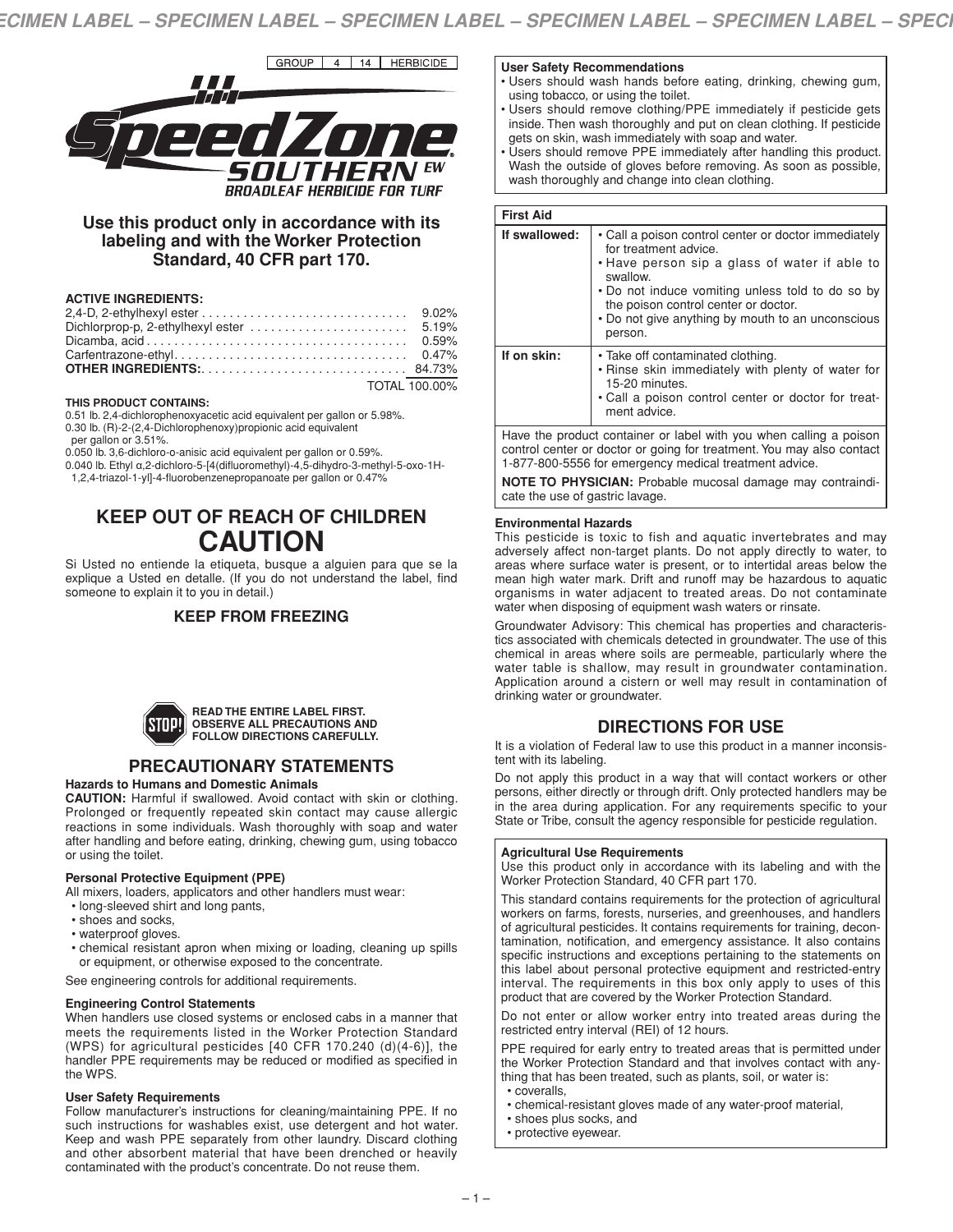# **Non-Agricultural Use Requirements**

The requirements in this box apply to uses of this product that are NOT within the scope of the Worker Protection Standard for agricultural pesticides (40 CFR Part 170). The WPS applies when this product is used to produce agricultural plants on farms, forests, nurseries, or greenhouses.

**Reentry Statement:** Do not enter or allow people (or pets) to enter the treated area until sprays have dried.

## **1. Product Description**

SpeedZone® Southern EW Broadleaf Herbicide for Turf is a selective herbicide for post-emergence control of listed broadleaf weeds commonly found in turfgrasses. It can be used on established warmand cool-season turfgrasses as listed.

This product offers these advantages:

- Excellent post emergent activity with proven performance for broadleaf weed control in turfgrass.
- Cool weather performance
- High selectivity (turfgrass safety) in established warm- and coolseason turfgrass.
- Provides rapid and effective weed control for common and troublesome weed species in turfgrass, e.g., spurge, pennywort (dollarweed), dandelion, and white clover.
- Weed control is fast with symptoms showing within hours. Generally, the initial visual symptoms can be noticed within hours of the application and plant death can occur within 7 to 14 days.

## **2. Use Restrictions**

- For ground application only; aerial applications are not permitted. Do not apply this product through any type of irrigation system.
- Do not allow livestock to graze on any areas treated with this product.
- Do not apply this product to bare ground.
- Do not formulate this product into other end-use products.

# **3. Resistance Management**

The active ingredients in this product belong to two different herbicide groups: Group 4 (synthetic auxins) and Group 14 (PPO/protox inhibitors). To maintain the long-term effectiveness of herbicides, consult your local extension specialist, certified advisor, and/or manufacturer representative for resistance management strategies recommended in your area.

# **4. Spray Preparation And Tank Mixes**

SpeedZone Southern EW Broadleaf Herbicide for Turf is a stable emulsion in water (EW) that can be diluted with water or liquid fertilizer to form a stable emulsion. Aqueous micro-emulsions are nonflammable and offer good miscibility with water.

#### **Mixing with water:**

Add one-half the required amount of water to the spray tank. Then add this product slowly with agitation and complete filling the tank with water. Mix thoroughly and continue agitation while spraying. When this product is left standing for extended periods of time, re-agitate to assure uniformity of the spray mixture.

Do not use tank additives that alter the pH of the spray solution below pH 5 or above pH 8. Buffer the spray solution to alter the pH range as appropriate.

#### **Mixing with liquid fertilizers:**

Use suitable sources and rates of fertilizer based upon recommendations of your fertilizer supplier or State Extension Service Specialist.

Always verify physical compatibility with a jar test before large scale mixing. The jar test can be conducted by mixing all components in a small container in proportionate quantities. If the mixture separates after standing and can be mixed readily by shaking, then the mixture can be used and applied with spray equipment providing continuous agitation. If large flakes, sludge, gels, or other precipitates form, or if a separate oily layer or oil globules appear, then the herbicide and the liquid fertilizer must not be prepared as a tank mixture.

Liquid fertilizers are either solutions (true fluids) or suspensions. Physical compatibility of this product is adequate with liquid nitrogen solutions. Mixing this product with suspensions or N-P-K solutions may not be satisfactory (may be marginal) without pre-mixing this product with water. Pre-mixing this product with 2 parts water will ensure that the emulsifiers are activated enabling the herbicide to be suspended in the fertilizer.

## **Adjuvants and spray additives:**

Adjuvants (such as surfactants, spreaders, spreader-stickers, spray thickeners, foaming agents, activators, detergents, and drift reducing agents) combined with this product can damage the leaf tissue of turfgrass. If any discoloration or cosmetic effects are objectionable or would be unacceptable, then the use of adjuvant(s) would not be recommended. Do not use adjuvants and spray additive tank-mix combinations unless your experience indicates that the tank mixture will not result in objectionable turf injury.

# **5. Ground Equipment**

**Spray distribution:** The accuracy and uniformity of the herbicide distribution is the sole responsibility of the applicator. Power sprayers fitted with a boom or spray wand/gun may be used for broadcast applications and spot treatments. Boom sprayers equipped with appropriate nozzles, tips, and screens are suitable for broadcast applications. For best spray distribution and coverage, select a spray volume and delivery system that will ensure accurate and uniform coverage.

Use spray volumes of 3 to 175 gallons per acre (9 fl.oz. to 4 gal per 1000 sq.ft.). Use higher spray volumes for dense weed populations.

- Calibration and proper application are essential when using this product.
- Over-application or rates above those specified on this label can cause turf injury.
- Hand-held technique: Wands fitted with flat fan nozzle tips may be used with the appropriate technique. Flat fan nozzles should not be waved in a back-and-forth motion, or in a side-to-side motion, or in a swinging arm motion. These motions result in uneven coverage. Instead, the nozzle should be held stationary at the proper height.

Hand operated sprayers including backpack sprayers and compression sprayers are appropriate for small turfgrass areas.

**Low Volume Spray Application Equipment:** Apply 3 to 22 gallons of total spray solution per acre (9 fl.oz. to 2 qt/1000 sq.ft.). Uniformly wet leaf surfaces. Higher spray volumes may be required for dense weed infestations, difficult to control weeds, mature weeds, or during adverse/extreme environmental conditions.

After using this product, clean sprayer with soap or detergent and water, or an approved spray tank cleaner and rinse thoroughly before applying other pesticides.

# **6. Spray Drift Management**

## **6.1 For Ornamental Turfgrass Sites**

It is the responsibility of the applicator to avoid spray drift at the application site. Do not allow the herbicide solution to mist, drip, drift, or splash from treated areas onto desirable broadleaf plants, as small amounts of this product can damage sensitive plants near the treated area. If desirable plants are accidently sprayed, immediately rinsing leaves with water may reduce or eliminate plant damage.

## **6.2 For Agricultural and Non-Cropland Sites**

When this product is used in "commercial sod production," the following Best Management Practices for reducing spray drift apply.

A variety of factors including weather conditions (e.g., wind direction, wind speed, temperature, relative humidity) and method of ground application can influence pesticide drift. The applicator must evaluate all factors and make appropriate adjustments when applying this product.

#### **Droplet Size**

When applying sprays that contain 2,4-D mixed with active ingredients that require a Coarse or coarser spray, apply only as a Coarse or coarser spray (ASAE standard 572) or a volume mean diameter of 385 microns or greater for spinning atomizer nozzles.

When applying sprays that contain 2,4-D mixed with other active ingredients that require a Medium or more fine spray, apply only as a Medium or coarser spray (ASAE standard 572) or a volume mean diameter of 300 microns or greater for spinning atomizer nozzles.

# **Wind Speed**

Do not apply at wind speeds greater than 10 mph. Only apply this product if the wind direction favors on-target deposition and there are not sensitive areas (including, but not limited to, bodies of water, known habitat for nontarget species, nontarget crops) within 250 feet downwind. If applying a Medium spray, leave one swath unsprayed at the downwind edge of the treated field.

#### **Temperature Inversions**

If applying at wind speeds less than 3 mph, the applicator must determine if: a) conditions of temperature inversion exist, or b) stable atmospheric conditions exist at or below nozzle height. Do not make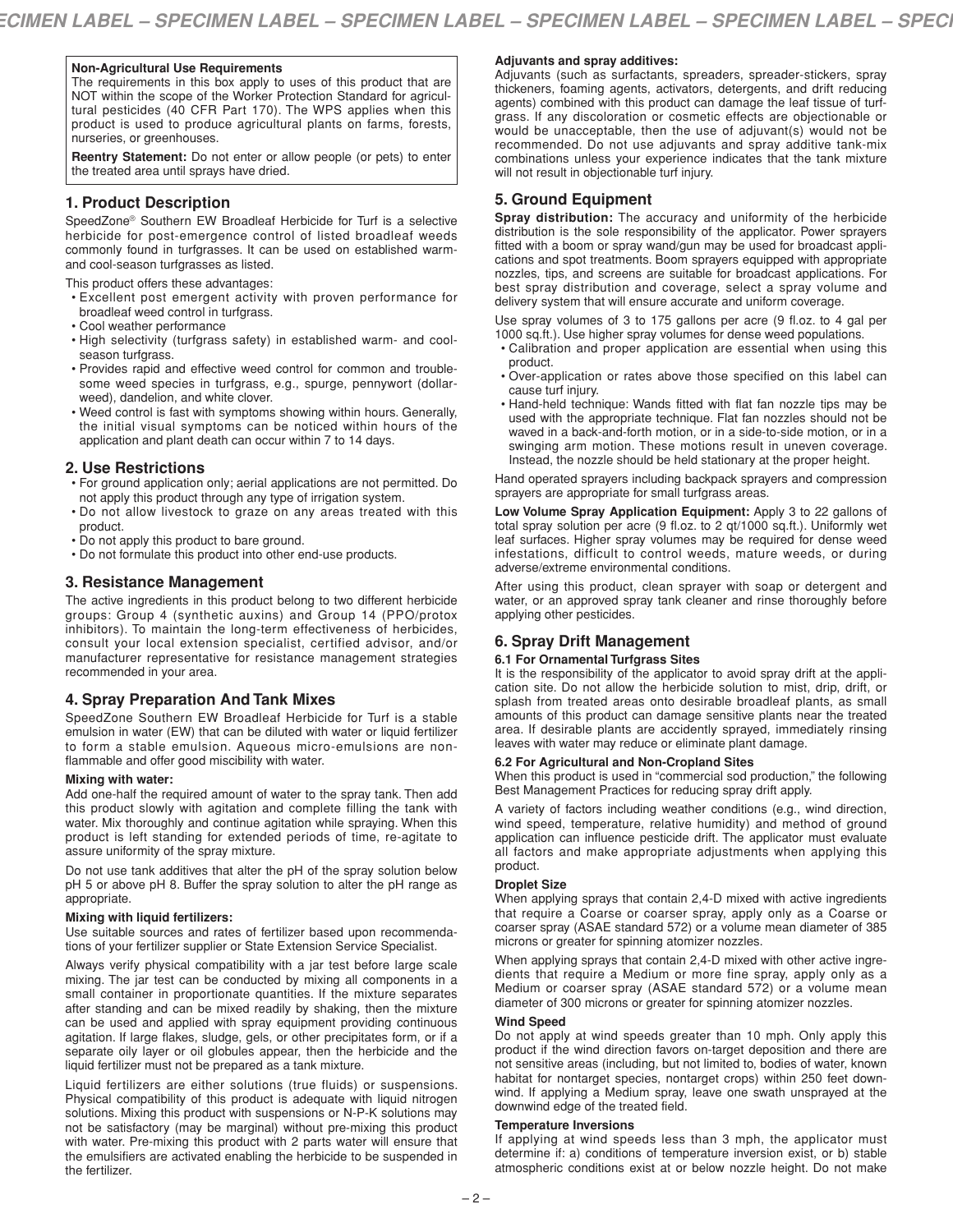applications into areas of temperature inversions or stable atmospheric conditions.

### **Susceptible Plants**

Do not apply under circumstances where spray drift may occur to food, forage, or other plantings that might be damaged or crops thereof rendered unfit for sale, use or consumption. Susceptible crops include, but are not limited to, cotton, okra, flowers, grapes (in growing stage), fruit trees (foliage), soybeans (vegetative stage), ornamentals, sunflowers, tomatoes, beans, and other vegetables, or tobacco. Small amounts of spray drift that might not be visible may injure susceptible broadleaf plants.

2,4-D esters may volatilize during conditions of low humidity and high temperatures. Do not apply during conditions of low humidity and high temperatures.

#### **Other State and Local Requirements**

Applicators must follow all state and local pesticide drift requirements regarding application of 2,4-D herbicides. Where states have more stringent regulations, they must be observed.

#### **Equipment**

All ground application equipment must be properly maintained and calibrated using appropriate carriers or surrogates. Additional requirements for ground boom application: Do not apply with a nozzle height greater than 4 feet above the crop canopy.

#### **7. Where To Use**

#### **• Ornamental Turfgrass sites:**

- **• Residential/domestic sites** including areas associated with household or home life including apartment complexes, and condominiums.
- **• Ornamental turf sites** including turfgrass established around residences, parks, streets, retail outlets, cemeteries, industrial and institutional buildings, recreation areas, playgrounds, fairgrounds, and athletic fields.
- **• Institutional sites** including properties or facilities providing a service to public or private organizations including, but not limited to hospitals, nursing homes, schools, museums, libraries, sport facilities, golf courses, and office buildings.
- **• Non-cropland sites:** including farmyards, fencerows or fence lines, highway rights-of-way (principal, interstate, county, private, and unpaved roads): Roadsides, roadside ditches, road shoulders, road embankments, dividers, and medians; Industrial sites: Lumberyards, tank farms, fuel or equipment storage areas; Municipal, state, and federal lands: Airports and military installations; railroad rights-ofways, railroad yards, railroad crossings and railroad bridge abutments; Utility rights-of-way: telephone, pipeline, electrical powerlines, and communication transmission lines.
- **• Agricultural site:** Commercial sod production

#### **Prohibitions of Sites:**

- Do not apply this product to 'Floratam' and 'Bitterblue' varieties of St. Augustinegrass, bentgrass mowed under 1/4 inch, carpetgrass, dichondra, legumes, and lawns where desirable clovers are present.
- Do not apply to any body of water such as lakes, streams, rivers, ponds, reservoirs, estuaries (salt water bays), or wetlands (swamps, bogs, potholes, or marshes). Do not apply to any shorelines (noncropland sites adjacent to the edges of a body of water) for lakes, streams, rivers, ponds, reservoirs, or estuaries (salt water bays).
- Do not apply to agricultural irrigation water or irrigation ditch banks or canals.
- Do not apply to golf course greens.

# **8. How Much To Use**

#### **Use Rates and Spray Volumes:**

Generally, the lower application rates within the specified range will provide satisfactory control of sensitive weed species. The higher application rates within the specified range will be required for dense infestations of perennial weeds, for adverse/extreme environmental conditions, or for weeds hardened off or more mature.

#### **Table 1. Use Rates For Ornamental Turfgrass, Sod Farms, and Non-Cropland**

| 11911 91910110                                                                                                                                                              |                                                                            |                                                              |
|-----------------------------------------------------------------------------------------------------------------------------------------------------------------------------|----------------------------------------------------------------------------|--------------------------------------------------------------|
| <b>Species</b>                                                                                                                                                              | Rate                                                                       | <b>Spray Volume</b>                                          |
| Kentucky bluegrass, annual<br>bluegrass, annual ryegrass<br>perennial ryegrass, tall fescue,<br>red or fine leaf fescues.<br>bentgrass mowed at 1/2 inch<br>or higher       | 4 to 6 pt/acre<br>$(1.5 \text{ to } 2.2 \text{ fl.oz.})$<br>$1000$ sq.ft.) | 3 to 175 gal/acre<br>$(9$ fl.oz. to 4 gal/<br>$1000$ sq.ft.) |
| Bermudagrass, bahiagrass,<br>buffalograss, centipedegrass,<br>seashore paspalum, St.<br>Augustinegrass (excluding<br>'Floratam' and 'Bitterblue'<br>varieties), zoysiagrass | 2 to 4 pt/acre<br>(0.7 to 1.5 fl.oz./<br>$1000$ sq.ft.)                    | 3 to 175 gal/acre<br>$(9$ fl.oz. to 4 gal/<br>$1000$ sq.ft.) |

**Note:** It is impossible to test all environmental conditions for the listed turfgrasses. We suggest testing this product on a small area and observe the treated area for 30 days to determine the acceptability of turf discoloration.

SpeedZone Southern EW Broadleaf Herbicide for Turf should only be applied to turfgrass species that are listed in Table 1 unless trial use indicates that the turf species not listed is tolerant to this product.

#### **Limitations on broadcast treatments for ornamental turfgrass, sod farms, and non-cropland:**

The maximum application rate is 6 pints of product per acre per application [0.38 lb 2,4-D ae, 0.23 lb dichlorprop ae, 0.038 lb dicamba ae, 0.030 lb carfentrazone per acre per application]. The maximum number of broadcast applications is limited to 2 per year. The minimum interval between applications is 21 days for sod farms and 30 days for noncropland. The maximum seasonal rate is 12 pints of product per acre [0.77 lb 2,4-D ae, 0.45 lb dichlorprop ae, 0.075 lb dicamba ae, 0.060 lb carfentrazone per acre].

#### **Spot Treatment with Hand Operated Sprayers (including backpack sprayers and pump-up type sprayers):**

- Spot treatment cannot exceed more than 1,000 sq.ft. in any given acre.
- Apply any time the emerged broadleaf weeds are actively growing.
- Calibration and proper application are essential when using this product.
- Uniform applications are essential when using this product. Over application or rates above those specified on this label including excessive overlaps of this product can cause turf injury and will result in illegal residues.
- Follow-up applications as spot treatments at a 30 day interval are advised for more mature weeds, for dense infestations, and for adverse environmental conditions.
- **• For turfgrasses listed in Table 1 with the 4 to 6 pt/acre rate:** Mix 1.5 to 2.2 fl.oz. of this product per 1 gallon of water for treatment of approximately 1000 sq.ft. of turfgrass.
- **• For turfgrasses listed in Table 1 with the 2 to 4 pt/acre rate:** Mix 0.7 to 1.5 fl.oz. of this product per 1 gallon of water for treatment of approximately 1000 sq.ft. of turfgrass.

# **9. Application Timing**

Spring and fall treatments are preferred to summer treatments for older, drought-stressed weeds. Fall applications will control emerged winter annuals and perennials such as henbit, chickweed, clover, and ground ivy.

A second broadcast application or a follow-up spot treatment is suggested for more mature weeds, for dense infestations, and for adverse environmental conditions. Do not make more than 2 broadcast treatments of this product per site per year. Spot treatments during the summer may be appropriate for sparse infestations, or as a follow-up treatment.

## **Timing Factors Which Affect Weed Control**

- Weed control is more effective when the daytime air temperature is above 50°F, soil moisture is adequate, and target weeds are young and actively growing.
- Rainfast in as little as 3 hours.
- If dry conditions exist, irrigation 24 hours before and 24 hours after the application will increase weed control.
- Higher spray volumes may increase weed control during adverse conditions.

# **Timing Factors Which Affect Turfgrass Tolerance**

- Turf species listed on this label may exhibit temporary discoloration under adverse environmental conditions.
- Temperatures over 90°F, moist soil, and high humidity will tend to increase herbicide activity. These conditions will also increase the possibility of temporary turf discoloration.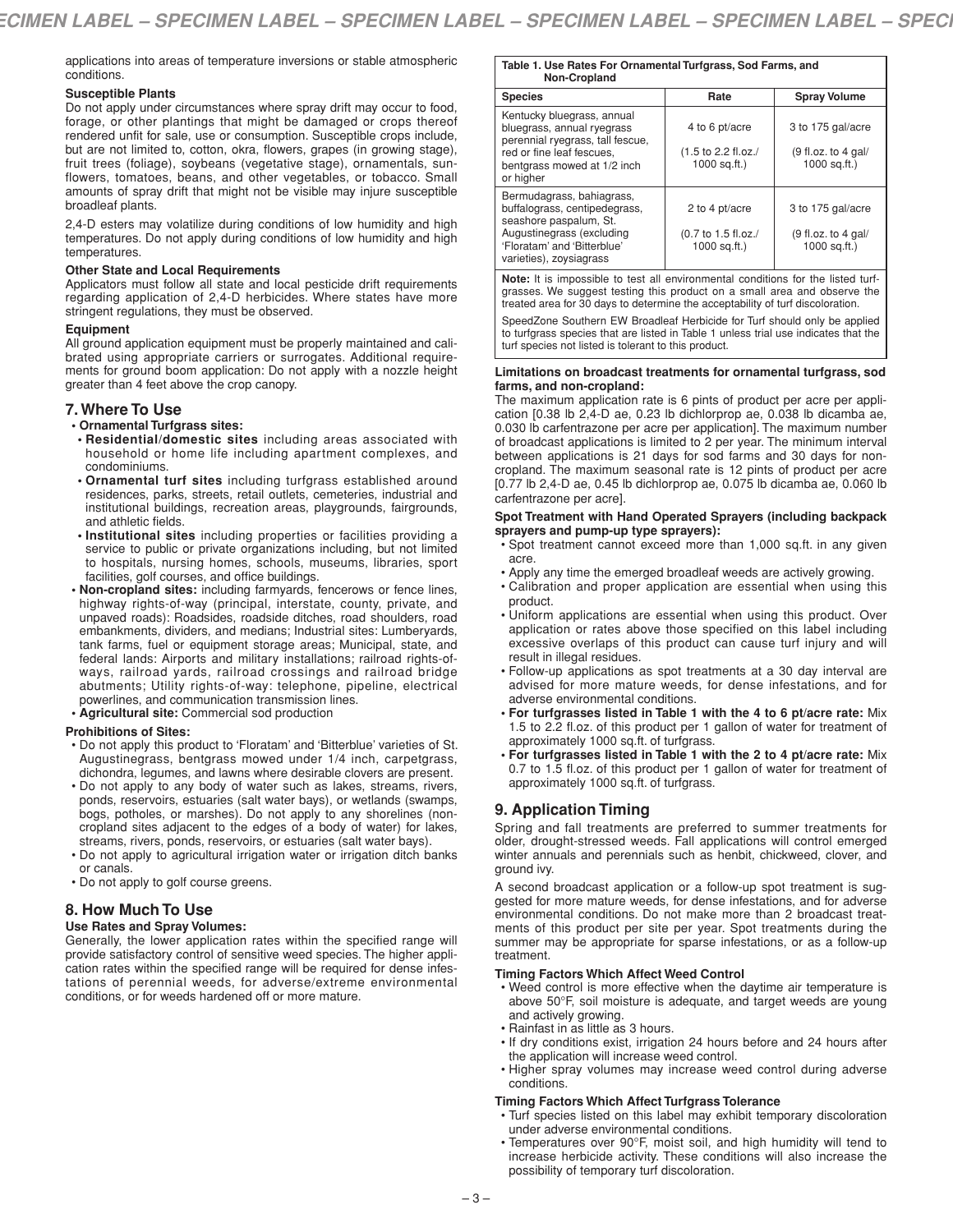- Other conditions which may increase the possibility of turf injury include: disease, insect, and nematode stress; low light (shaded) areas, low soil pH, improper mowing, or improper applications of fertilizer and pesticides.
- If injury occurs, turf will resume normal color and growth after mowing.

# **For Newly Seeded Areas:**

Delay application of this product to grass seedlings until after the second mowing.

## **For Newly Sodded, Sprigged, or Plugged Areas:**

The application of this product should be delayed until 3 to 4 weeks after the sodding, sprigging, or plugging operations.

## **Reseeding interval:**

Treated areas may be reseeded 1 week after application.

#### **Mowing:**

Delay mowing 2 days before and until 2 days after the application of this product.

# **10. Broadleaf Weeds Controlled**

SpeedZone Southern EW Broadleaf Herbicide for Turf will control or suppress the following broadleaf weeds. Apply any time the emerged broadleaf weeds are susceptible.

| Poison oak<br>Aster, white heath &<br>Filaree, whitestem &<br>redstem<br>Prickly lettuce<br>white prairie |                          |
|-----------------------------------------------------------------------------------------------------------|--------------------------|
|                                                                                                           |                          |
|                                                                                                           |                          |
| <b>Bedstraw</b><br>Florida betony<br>(*compass plant)                                                     |                          |
| Puncturevine<br>Beggarweed, creeping<br>Florida pusley                                                    |                          |
| <b>Bindweed</b><br>Ground ivy<br>Purple cudweed                                                           |                          |
| Groundsel<br>Purslane<br><b>Black medic</b>                                                               |                          |
| Hawkweed<br>Broadleaf plantain<br>Ragweed                                                                 |                          |
| Red sorrel (*sheep<br>Buckhorn plantain<br>Healall                                                        |                          |
| <b>Bull thistle</b><br>Henbit<br>sorrel)                                                                  |                          |
| Burdock, common<br>Innocence (Blue-eyed<br>Shepherd's purse                                               |                          |
| Buttercup, creeping<br>Mary)<br>Spurge                                                                    |                          |
| Carpetweed<br>Knotweed<br>Thistle                                                                         |                          |
| Chickweed<br>Lambsquarters<br>Virginia buttonweed                                                         |                          |
| Lawn burweed<br>White clover (*Dutch<br>Chicory                                                           |                          |
| Cinquefoil<br>Lespedeza                                                                                   | clover, honeysuckle      |
| Clover<br>Mallow, common                                                                                  | clover, white trefoil, & |
| Matchweed<br>Cudweed<br>purplewort)                                                                       |                          |
| Wild carrot<br>Curly dock<br>Mouseear chickweed                                                           |                          |
| Dandelion<br>Nettle<br>Wild garlic                                                                        |                          |
| Dayflower<br>Old world diamond<br>Wild geranium                                                           |                          |
| Wild lettuce<br>Deadnettle<br>flower                                                                      |                          |
| Wild mustard<br><b>Dock</b><br>Oxalis (*yellow                                                            |                          |
| woodsorrel &<br>Wild onion<br>Dogfennel                                                                   |                          |
| <b>English Daisy</b><br>Wild strawberry<br>creeping woodsorrel)                                           |                          |
| False dandelion<br>Wild violet***<br>Parsley-piert                                                        |                          |
| Yarrow<br>(*spotted catsear &<br>Pennsylvania                                                             |                          |
| smartweed<br>Yellow rocket<br>common catsear)                                                             |                          |
| Field bindweed<br>Pepperweed                                                                              |                          |
| (*morningglory &<br>Pigweed                                                                               |                          |
| Pineappleweed<br>creeping jenny)                                                                          |                          |
| Field oxeye-daisy<br>Plantain                                                                             |                          |
| (*creeping oxeye)<br>Poison ivy<br>$\bullet$ $\bullet$                                                    |                          |

svnonvms

\*\*\* For best results, apply in the spring when wild violets are blooming or apply a late fall<br>application followed by a spring application.

# **STORAGE AND DISPOSAL**

Do not contaminate water, food, or feed by storage and disposal.

**PESTICIDE STORAGE:** Store in original container in a locked storage area inaccessible to children or pets. Keep from freezing.

**PESTICIDE DISPOSAL:** Pesticide wastes are acutely hazardous. Improper disposal of excess pesticide, spray mixture, or rinsate is a violation of Federal law. If these wastes cannot be disposed of by use according to label instructions, contact your State Pesticide or Environmental Control Agency, or the Hazardous Waste Representative at the nearest EPA Regional Office for guidance.

### **For Plastic Containers – Nonrefillable with capacities equal to or less than 5 gallons:**

**CONTAINER HANDLING:** Nonrefillable container. Do not reuse or refill this container. Triple rinse or pressure rinse container (or equivalent) promptly after emptying. Then offer for recycling, if available, or puncture and dispose of in a sanitary landfill, or by incineration, or, if allowed by state and local authorities, by burning. If burned, stay out of smoke. *(cont. on next column)*

# **STORAGE AND DISPOSAL** *(cont.)*

Triple rinse as follows: Empty the remaining contents into application equipment or a mix tank and drain for 10 seconds after the flow begins to drip. Fill the container 1/4 full with water and recap. Shake for 10 seconds. Pour rinsate into application equipment or a mix tank or store rinsate for later use or disposal. Drain for 10 seconds after the flow begins to drip. Repeat this procedure two more times.

Pressure rinse as follows: Empty the remaining contents into application equipment or a mix tank and continue to drain for 10 seconds after the flow begins to drip. Hold container upside down over application equipment or mix tank or collect rinsate for later use or disposal. Insert pressure rinsing nozzle in the side of the container, and rinse at about 40 PSI for at least 30 seconds. Drain for 10 seconds after the flow begins to drip.

#### **For Plastic Containers – Nonrefillable with capacities greater than 5 gallons:**

**CONTAINER HANDLING:** Nonrefillable container. Do not reuse or refill this container. Triple rinse or pressure rinse container (or equivalent) promptly after emptying. Then offer for recycling, if available, or puncture and dispose of in a sanitary landfill, or by incineration, or, if allowed by state and local authorities, by burning. If burned, stay out of smoke.

Triple rinse as follows: Empty the remaining contents into application equipment or a mix tank. Fill the container 1/4 full with water. Replace and tighten closures. Tip container on its side and roll it back and forth, ensuring at least one complete revolution, for 30 seconds. Stand the container on its end and tip it back and forth several times. Turn the container over onto its other end and tip it back and forth several times. Empty the rinsate into application equipment or a mix tank or store rinsate for later use or disposal. Repeat this procedure two more times.

Pressure rinse as follows: Empty the remaining contents into application equipment or a mix tank and continue to drain for 10 seconds after the flow begins to drip. Hold container upside down over application equipment or mix tank or collect rinsate for later use or disposal. Insert pressure rinsing nozzle in the side of the container, and rinse at about 40 PSI for at least 30 seconds. Drain for 10 seconds after the flow begins to drip.

# **LIMITED WARRANTY AND DISCLAIMER**

**IMPORTANT:** Read this LIMITED WARRANTY AND DISCLAIMER before buying or using this product. By opening and using this product, buyer and all users agree to accept the terms of this LIMITED WAR-RANTY AND DISCLAIMER in their entirety and without exception. If the terms are not acceptable, return this product unopened immediately to the point of purchase, and the purchase price will be refunded in full.

It is impossible to eliminate all risks inherently associated with use of this product. Damage to the treated article, ineffectiveness, or other unintended consequences can result from use of the product under abnormal conditions such as weather, presence of other materials, or the manner of use or application, etc. Such factors and conditions are beyond the control of the manufacturer, and **BY PURCHASING AND USING THIS PRODUCT THE BUYER AND ALL USERS OF THIS PRODUCT AGREE TO ACCEPT ALL SUCH RISKS**. Buyer and all users further agree to assume all risks of loss or damage from the use of the product in any manner that is not explicitly set forth in or that is inconsistent with label instructions, warnings and cautions.

The manufacturer warrants only that this product conforms to the chemical description given on the label, and that the product is reasonably suited for the labeled use when applied according to the Directions for Use, subject to the inherent risks described below. **TO THE EXTENT CONSISTENT WITH APPLICABLE LAW, THE MANU-FACTURER NEITHER MAKES NOR INTENDS ANY OTHER EXPRESS OR IMPLIED WARRANTIES, INCLUDING ANY WAR-RANTY OF MERCHANTABILITY OR FITNESS FOR A PARTICULAR PURPOSE, WHICH ARE HEREBY EXPRESSLY DISCLAIMED.**

**THE EXCLUSIVE REMEDY OF BUYER AND ALL USERS OF THIS PRODUCT, AND THE EXCLUSIVE LIABILITY OF THE MANUFAC-TURER, FOR ANY AND ALL LOSSES, DAMAGES, OR INJURIES RESULTING FROM THE USE OR HANDLING OF THIS PRODUCT, WHETHER OR NOT BASED IN CONTRACT, NEGLIGENCE, STRICT LIABILITY IN TORT OR OTHERWISE, SHALL BE LIMITED, AT THE MANUFACTURER'S OPTION, TO REPLACEMENT OF OR THE REPAYMENT OF THE PURCHASE PRICE FOR THE QUANTITY OF**